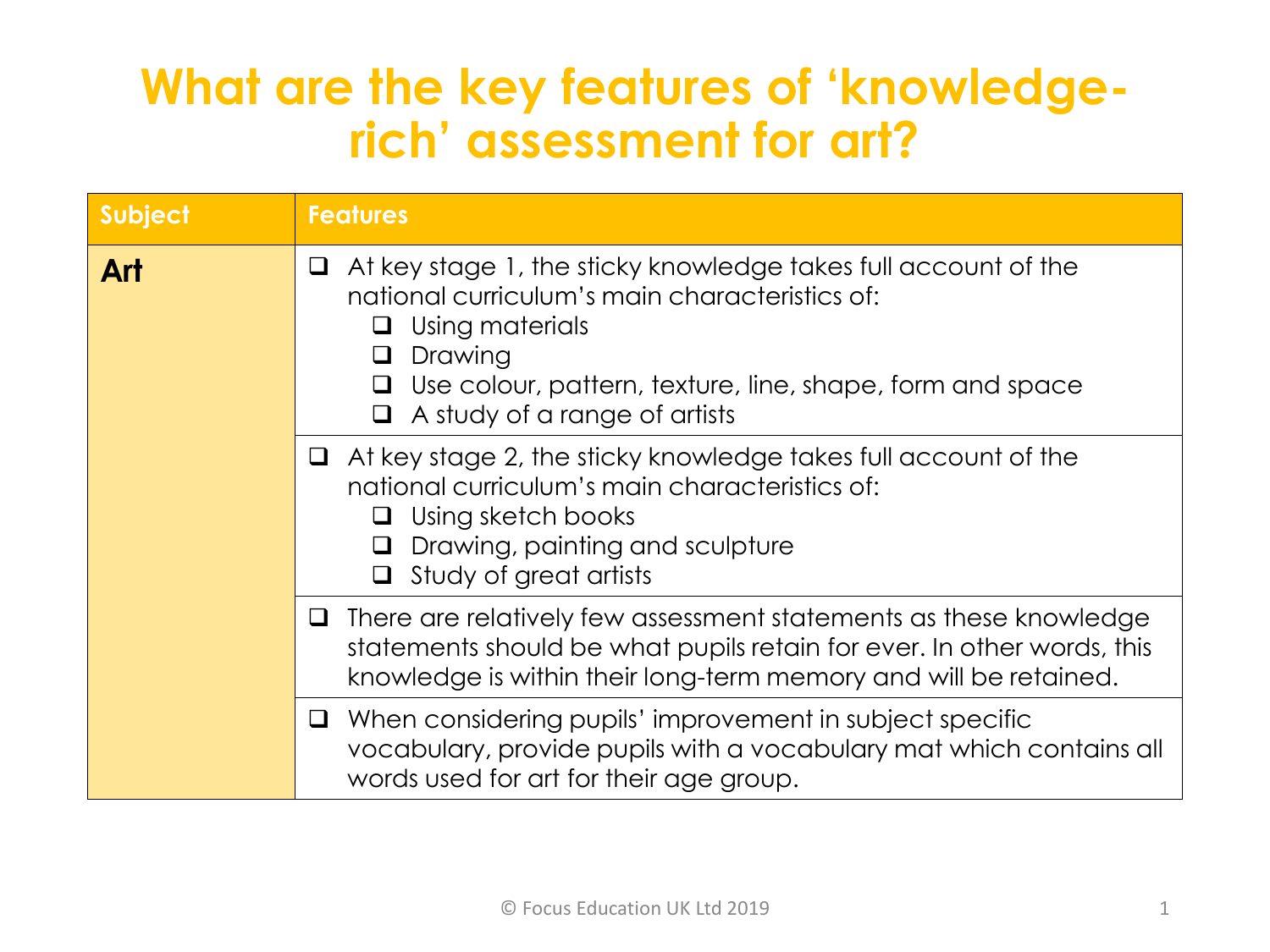| <b>Art: Key Stage 1</b> |                                                                                                                                                                                                                                                                                                                         |                                                                                                                                                                                                                                                             |                                                                                                                                                                                                                                                           |                                                                                                                                                                                 |
|-------------------------|-------------------------------------------------------------------------------------------------------------------------------------------------------------------------------------------------------------------------------------------------------------------------------------------------------------------------|-------------------------------------------------------------------------------------------------------------------------------------------------------------------------------------------------------------------------------------------------------------|-----------------------------------------------------------------------------------------------------------------------------------------------------------------------------------------------------------------------------------------------------------|---------------------------------------------------------------------------------------------------------------------------------------------------------------------------------|
| <b>Using Materials</b>  |                                                                                                                                                                                                                                                                                                                         | <b>Drawing</b>                                                                                                                                                                                                                                              | Use colour, pattern,<br>texture, line, form,<br>space and shape                                                                                                                                                                                           | <b>Range of artists</b>                                                                                                                                                         |
|                         | use a range of materials<br>creatively to design and<br>make products                                                                                                                                                                                                                                                   | use drawing, painting and<br>sculpture to develop and<br>share their ideas, experiences<br>and imagination                                                                                                                                                  | develop a wide range of art<br>and design techniques in using<br>colour, pattern, texture, line,<br>shape, form and space                                                                                                                                 | Study a range of artists, craft<br>makers and designers                                                                                                                         |
| Year                    | • know how to cut,<br>roll and coil<br>materials<br>• know how to use IT<br>to create a picture                                                                                                                                                                                                                         | know how to show how<br>people feel in paintings<br>and drawings.<br>know how to use pencils<br>to create lines of<br>different thickness in<br>drawings.                                                                                                   | • know how to create<br>moods in art work<br>$\bullet$<br>Know the names of the<br>primary and secondary<br>colours.<br>know how to create a<br>$\bullet$<br>repeating pattern in print                                                                   | • describe what can be<br>seen and give an<br>opinion about the<br>work of an artist<br>ask questions about a<br>piece of art                                                   |
| Year <sub>2</sub>       | know how to create<br>$\bullet$<br>a printed piece of<br>art by pressing,<br>rolling, rubbing and<br>stamping<br>know how to make<br>$\bullet$<br>a clay pot<br>know how to join<br>$\bullet$<br>two clay finger pots<br>together<br>know how to use<br>$\bullet$<br>different effects<br>within an IT paint<br>package | choose and use three<br>different grades of<br>pencil when drawing<br>know how to use<br>charcoal, pencil and<br>pastel to create art<br>know how to use a<br>$\bullet$<br>viewfinder to focus on a<br>specific part of an<br>artefact before drawing<br>it | know how to mix paint to<br>create all the secondary<br>colours<br>• know how to create brown<br>with paint<br>know how to create tints<br>$\bullet$<br>with paint by adding white<br>know how to create tones<br>$\bullet$<br>with paint by adding black | suggest how artists<br>$\bullet$<br>have used colour,<br>pattern and shape<br>know how to create a<br>$\bullet$<br>piece of art in<br>response to the work<br>of another artist |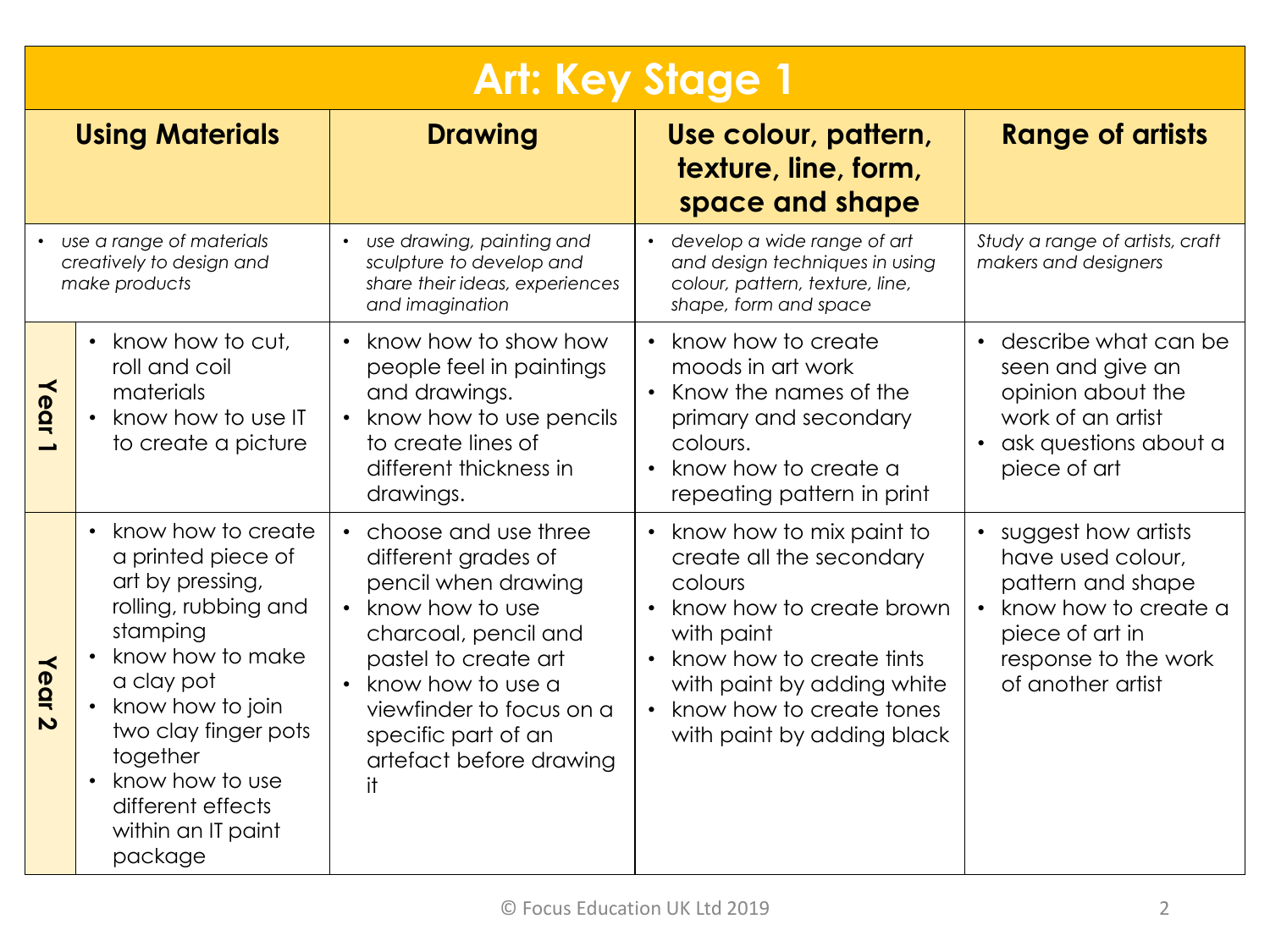| <b>Art: Key Stage 2</b>                                                                           |                                                                                                                                                                                                                                                                                                                                                                                                                                                                                                                                                  |                                                                                                                                                                                                                                                                                                                                                                                                                                    |                                                                                                                                                                                                                                                         |  |
|---------------------------------------------------------------------------------------------------|--------------------------------------------------------------------------------------------------------------------------------------------------------------------------------------------------------------------------------------------------------------------------------------------------------------------------------------------------------------------------------------------------------------------------------------------------------------------------------------------------------------------------------------------------|------------------------------------------------------------------------------------------------------------------------------------------------------------------------------------------------------------------------------------------------------------------------------------------------------------------------------------------------------------------------------------------------------------------------------------|---------------------------------------------------------------------------------------------------------------------------------------------------------------------------------------------------------------------------------------------------------|--|
| <b>Using Sketchbooks</b>                                                                          |                                                                                                                                                                                                                                                                                                                                                                                                                                                                                                                                                  | Drawing, painting and<br>sculpture                                                                                                                                                                                                                                                                                                                                                                                                 | <b>Study of great artists</b>                                                                                                                                                                                                                           |  |
| • create sketch books to record their<br>observations and use them to review<br>and revisit ideas |                                                                                                                                                                                                                                                                                                                                                                                                                                                                                                                                                  | improve their mastery of art and design<br>techniques, including drawing, painting<br>and sculpture with a range of materials<br>[for example, pencil, charcoal, paint,<br>clay]                                                                                                                                                                                                                                                   | great artists, architects and designers in<br>history                                                                                                                                                                                                   |  |
| Year<br>ω                                                                                         | know how to use sketches<br>• know how to show facial<br>to produce a final piece<br>expressions in art.<br>• know how to use different<br>of art<br>grades of pencil to shade and to<br>know how to use digital<br>show different tones and textures<br>images and combine with<br>other media know how to<br>• know how to create a<br>use IT to create art which<br>background using a wash<br>includes their own work<br>know how to use a range of<br>$\bullet$<br>brushes to create different<br>and that of others<br>effects in painting |                                                                                                                                                                                                                                                                                                                                                                                                                                    | know how to identify the<br>$\bullet$<br>techniques used by different artists<br>know how to compare the work of<br>different artists<br>recognise when art is from different<br>cultures<br>recognise when art is from different<br>historical periods |  |
| Year 4                                                                                            | know how to integrate<br>digital images into<br>artwork.<br>• Use sketchbooks to help<br>create facial expressions<br>• use sketchbooks to<br>experiment with different<br>texture<br>use photographs to help<br>create reflections                                                                                                                                                                                                                                                                                                              | know how to show facial<br>expressions and body language in<br>sketches and paintings<br>know how to use marks and lines to<br>show texture in my art.<br>know how to use line, tone, shape<br>and colour to represent figures and<br>forms in movement<br>know how to show reflections<br>know how to print onto different<br>materials using at least four colours.<br>know how to sculpt clay and other<br>mouldable materials. | experiment with the styles used by<br>other artists.<br>explain some of the features of art<br>$\bullet$<br>from historical periods.<br>know how different artists<br>$\bullet$<br>developed their specific techniques                                  |  |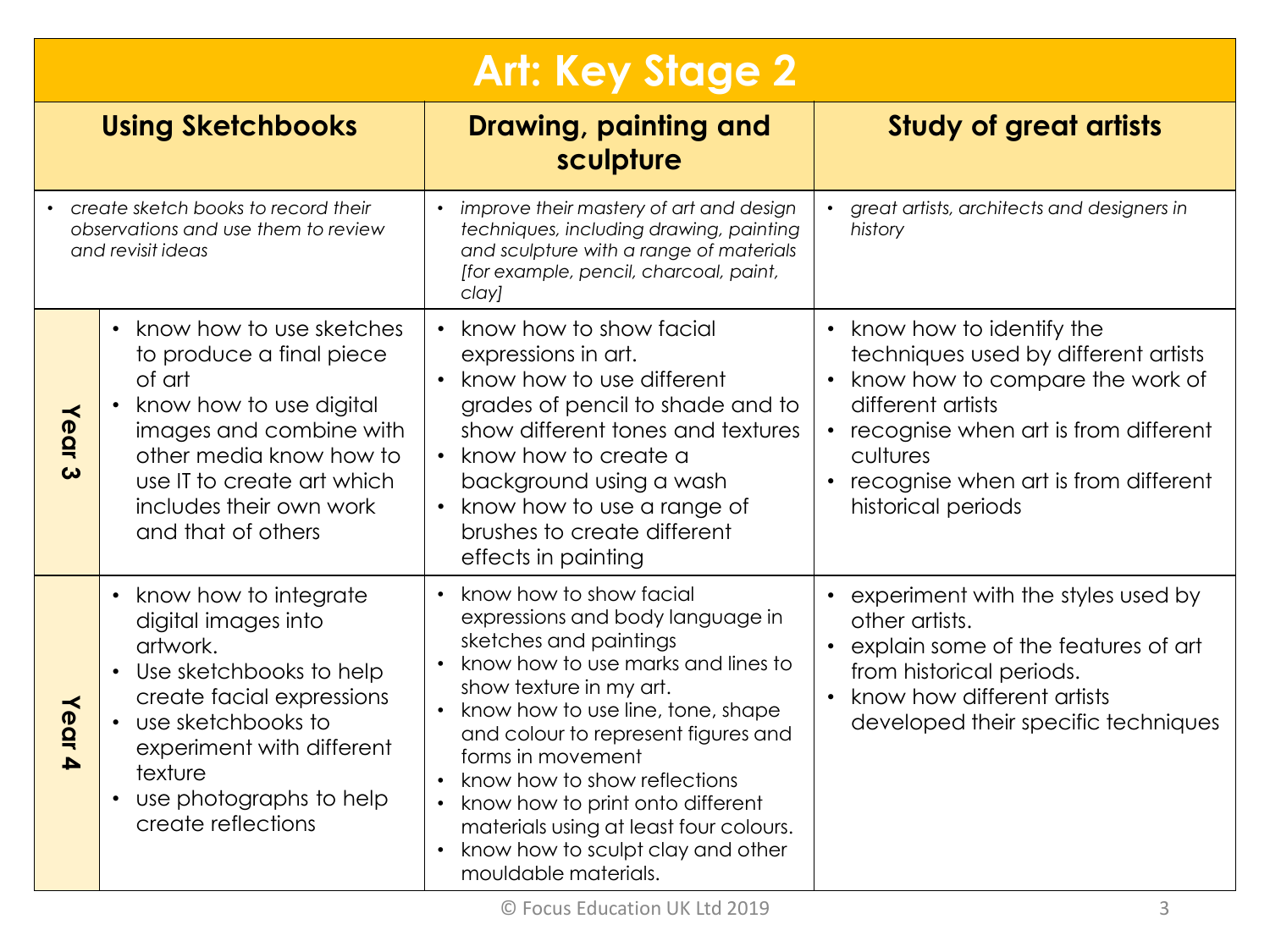|                                                                                                 | <b>Art: Key Stage 2</b>                                                                                                                                                                                                                                                                                                                                                                                                                                                                                                                                                                                         |                                                                                                                                                                                                                        |                                                                                                                                                                                                                                                                                            |  |
|-------------------------------------------------------------------------------------------------|-----------------------------------------------------------------------------------------------------------------------------------------------------------------------------------------------------------------------------------------------------------------------------------------------------------------------------------------------------------------------------------------------------------------------------------------------------------------------------------------------------------------------------------------------------------------------------------------------------------------|------------------------------------------------------------------------------------------------------------------------------------------------------------------------------------------------------------------------|--------------------------------------------------------------------------------------------------------------------------------------------------------------------------------------------------------------------------------------------------------------------------------------------|--|
| <b>Using Sketchbooks</b>                                                                        |                                                                                                                                                                                                                                                                                                                                                                                                                                                                                                                                                                                                                 | Drawing, painting and<br>sculpture                                                                                                                                                                                     | <b>Study of great artists</b>                                                                                                                                                                                                                                                              |  |
| create sketch books to record their<br>observations and use them to review<br>and revisit ideas |                                                                                                                                                                                                                                                                                                                                                                                                                                                                                                                                                                                                                 | • improve their mastery of art and design<br>techniques, including drawing, painting<br>and sculpture with a range of materials<br>[for example, pencil, charcoal, paint,<br>clay]                                     | great artists, architects and designers in<br>history                                                                                                                                                                                                                                      |  |
| Year 5                                                                                          | experiment by using marks<br>know how to use shading to<br>$\bullet$<br>and lines to produce<br>create mood and feeling<br>know how to organise line, tone,<br>texture<br>experiment with shading<br>shape and colour to represent<br>to create mood and<br>figures and forms in movement.<br>• know how to express emotion in<br>feeling<br>experiment with media to<br>art<br>create emotion in art<br>know how to create an<br>know how to use images<br>accurate print design following<br>$\bullet$<br>created, scanned and<br>given criteria.<br>found; altering them<br>where necessary to create<br>art |                                                                                                                                                                                                                        | research the work of an artist and<br>use their work to replicate a style                                                                                                                                                                                                                  |  |
| Year                                                                                            | explain why different tools<br>$\bullet$<br>have been used to create<br>art<br>explain why chosen specific<br>$\bullet$<br>techniques have been used<br>know how to use feedback<br>to make amendments and<br>improvement to art<br>know how to use a range of<br>$\bullet$<br>e-resources to create art                                                                                                                                                                                                                                                                                                        | know how to overprint to create<br>different patterns<br>know which media to use to<br>create maximum impact<br>• use a full range of pencils,<br>charcoal or pastels when<br>creating a piece of<br>observational art | explain the style of art used and<br>how it has been influenced by a<br>famous artist<br>understand what a specific artist is<br>trying to achieve in any given<br>situation<br>understand why art can be very<br>$\bullet$<br>abstract and what message the<br>artist is trying to convey |  |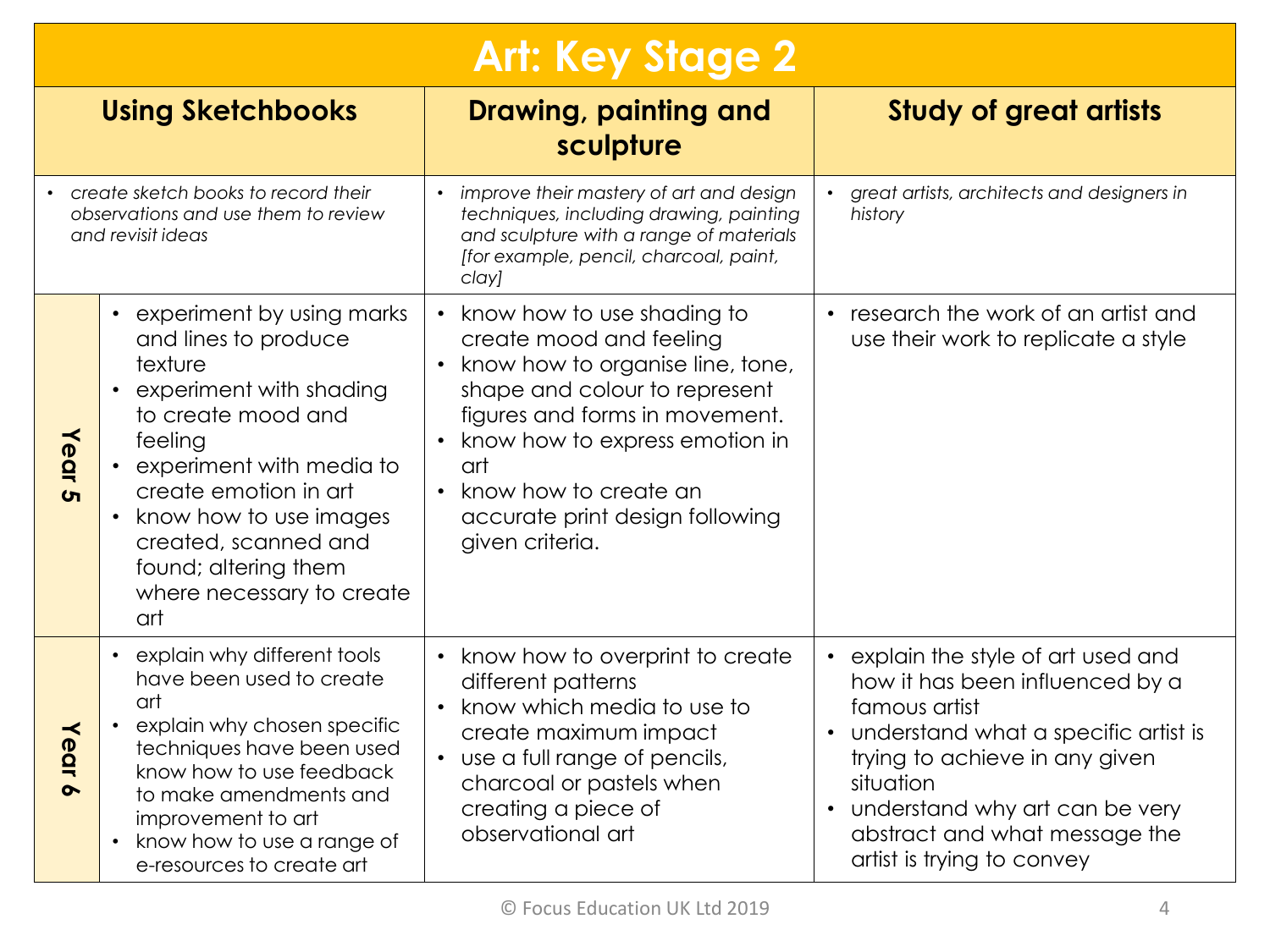

## **Sticky Knowledge: Art**

| Year 1                                                                                                                                               | <b>Year 2</b>                                                                                                                                                                                                               |
|------------------------------------------------------------------------------------------------------------------------------------------------------|-----------------------------------------------------------------------------------------------------------------------------------------------------------------------------------------------------------------------------|
| I know how to cut, roll and coil materials                                                                                                           | I know how to create a printed piece of art by pressing,<br>$\Box$<br>rolling, rubbing and stamping                                                                                                                         |
| I know how to use IT to create a picture<br>$\Box$                                                                                                   | I know how to make a clay pot and I know how to join two<br>$\bullet$<br>clay finger pots together                                                                                                                          |
| I know how to show how people feel in paintings and<br>drawings.<br>I know how to use pencils to create lines of different<br>thickness in drawings. | I know how to use different effects within an IT paint<br>$\Box$<br>package                                                                                                                                                 |
| I know how to create moods in art work<br>⊔                                                                                                          | • I can choose and use three different grades of pencil<br>when drawing<br>I know how to use charcoal, pencil and pastel to create<br>art                                                                                   |
| I Know the names of the primary and secondary colours                                                                                                | $\Box$<br>I know how to use a viewfinder to focus on a specific<br>part of an artefact before drawing it                                                                                                                    |
| I know how to create a repeating pattern in print<br>□                                                                                               | • I know how to mix paint to create all the secondary<br>colours<br>I know how to create brown with paint<br>I know how to create tints with paint by adding white<br>I know how to create tones with paint by adding black |
| I know how to describe what can be seen and give an<br>opinion about the work of an artist<br>. I know how to ask auestions about a piece of art     | I can suggest how artists have used colour, pattern and<br>shape<br>. I know how to create a piece of art in response to the                                                                                                |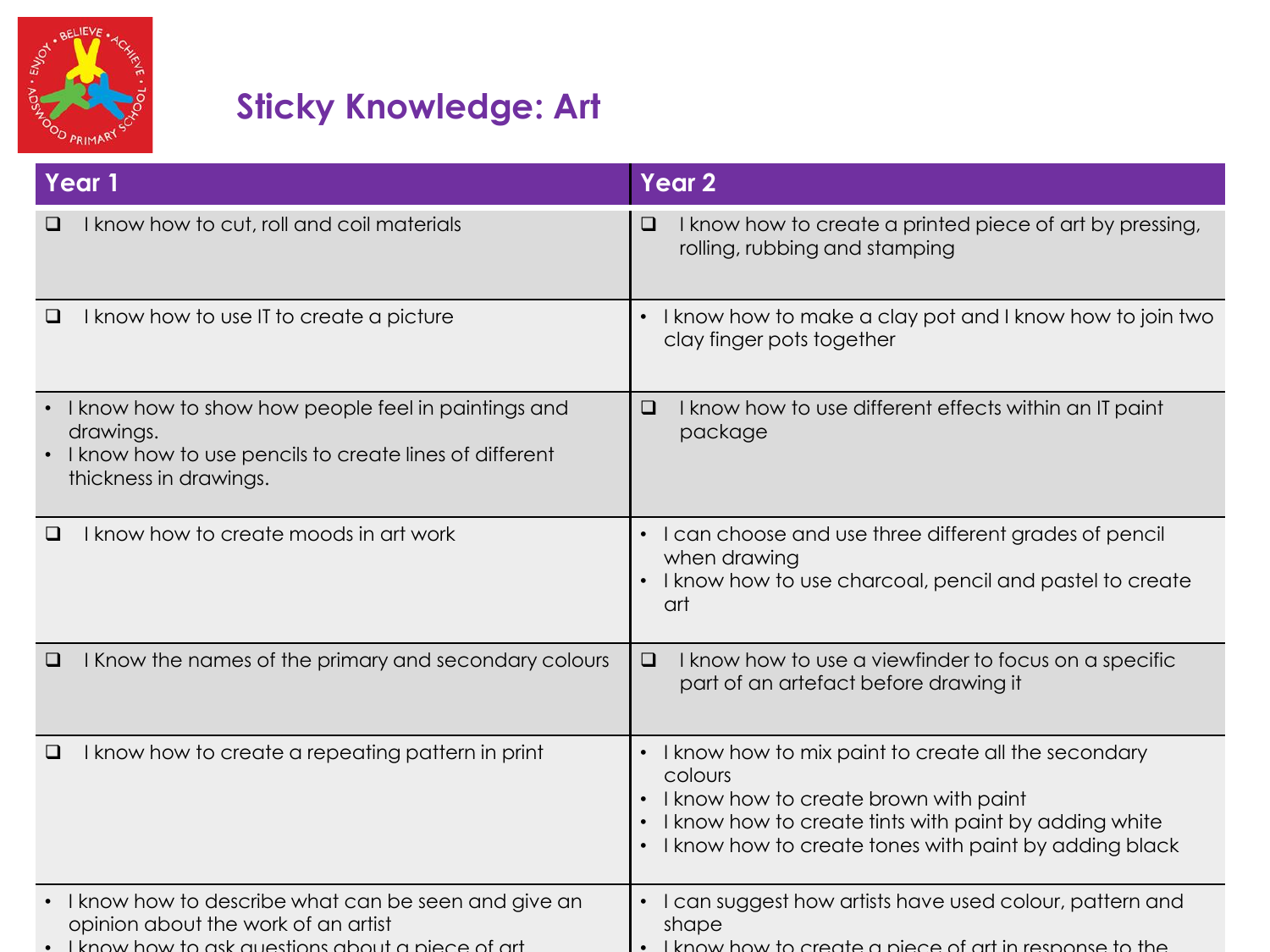

## **Sticky Knowledge: Art**

| I know how to use sketches to produce a final piece of<br>$\Box$<br>❏<br>I know how to use photographs to help create<br>art<br>$\Box$<br>reflections<br>I know how to use digital images and combine with<br>I can use sketchbooks to help create facial expression<br>$\Box$<br>other media know how to use IT to create art which<br>and to experiment with different texture<br>includes their own work and that of others<br>I know how to show facial expressions in art.<br>I know how to show facial expressions and body<br>$\Box$<br>$\Box$<br>language in sketches and paintings<br>I know how to use different grades of pencil to shade<br>I know how to use marks and lines to show texture in my<br>$\Box$<br>and to show different tones and textures<br>art.<br>I know how to use line, tone, shape and colour to<br>represent figures and forms in movement<br>I know how to create a background using a wash<br>I know how to print onto different materials using at least<br>I know how to use a range of brushes to create different<br>four colours.<br>I know how to sculpt clay and other mouldable materials<br>effects in painting<br>I know how to identify the techniques used by different<br>I know how to experiment with the styles used by other<br>$\Box$<br>$\bullet$<br>artists<br>artists<br>I know how to compare the work of different artists<br>I know how different artists developed their specific<br>❏ | Year 3 |  | Year 4 |                                                        |
|------------------------------------------------------------------------------------------------------------------------------------------------------------------------------------------------------------------------------------------------------------------------------------------------------------------------------------------------------------------------------------------------------------------------------------------------------------------------------------------------------------------------------------------------------------------------------------------------------------------------------------------------------------------------------------------------------------------------------------------------------------------------------------------------------------------------------------------------------------------------------------------------------------------------------------------------------------------------------------------------------------------------------------------------------------------------------------------------------------------------------------------------------------------------------------------------------------------------------------------------------------------------------------------------------------------------------------------------------------------------------------------------------------------------------------------------------|--------|--|--------|--------------------------------------------------------|
|                                                                                                                                                                                                                                                                                                                                                                                                                                                                                                                                                                                                                                                                                                                                                                                                                                                                                                                                                                                                                                                                                                                                                                                                                                                                                                                                                                                                                                                      |        |  |        | I know how to integrate digital images into my artwork |
|                                                                                                                                                                                                                                                                                                                                                                                                                                                                                                                                                                                                                                                                                                                                                                                                                                                                                                                                                                                                                                                                                                                                                                                                                                                                                                                                                                                                                                                      |        |  |        |                                                        |
|                                                                                                                                                                                                                                                                                                                                                                                                                                                                                                                                                                                                                                                                                                                                                                                                                                                                                                                                                                                                                                                                                                                                                                                                                                                                                                                                                                                                                                                      |        |  |        |                                                        |
|                                                                                                                                                                                                                                                                                                                                                                                                                                                                                                                                                                                                                                                                                                                                                                                                                                                                                                                                                                                                                                                                                                                                                                                                                                                                                                                                                                                                                                                      |        |  |        |                                                        |
|                                                                                                                                                                                                                                                                                                                                                                                                                                                                                                                                                                                                                                                                                                                                                                                                                                                                                                                                                                                                                                                                                                                                                                                                                                                                                                                                                                                                                                                      |        |  |        |                                                        |
| . I know how to recognise when art is from different cultures.<br>I know how to explain some of the features of art from<br>$\Box$                                                                                                                                                                                                                                                                                                                                                                                                                                                                                                                                                                                                                                                                                                                                                                                                                                                                                                                                                                                                                                                                                                                                                                                                                                                                                                                   |        |  |        | techniques                                             |